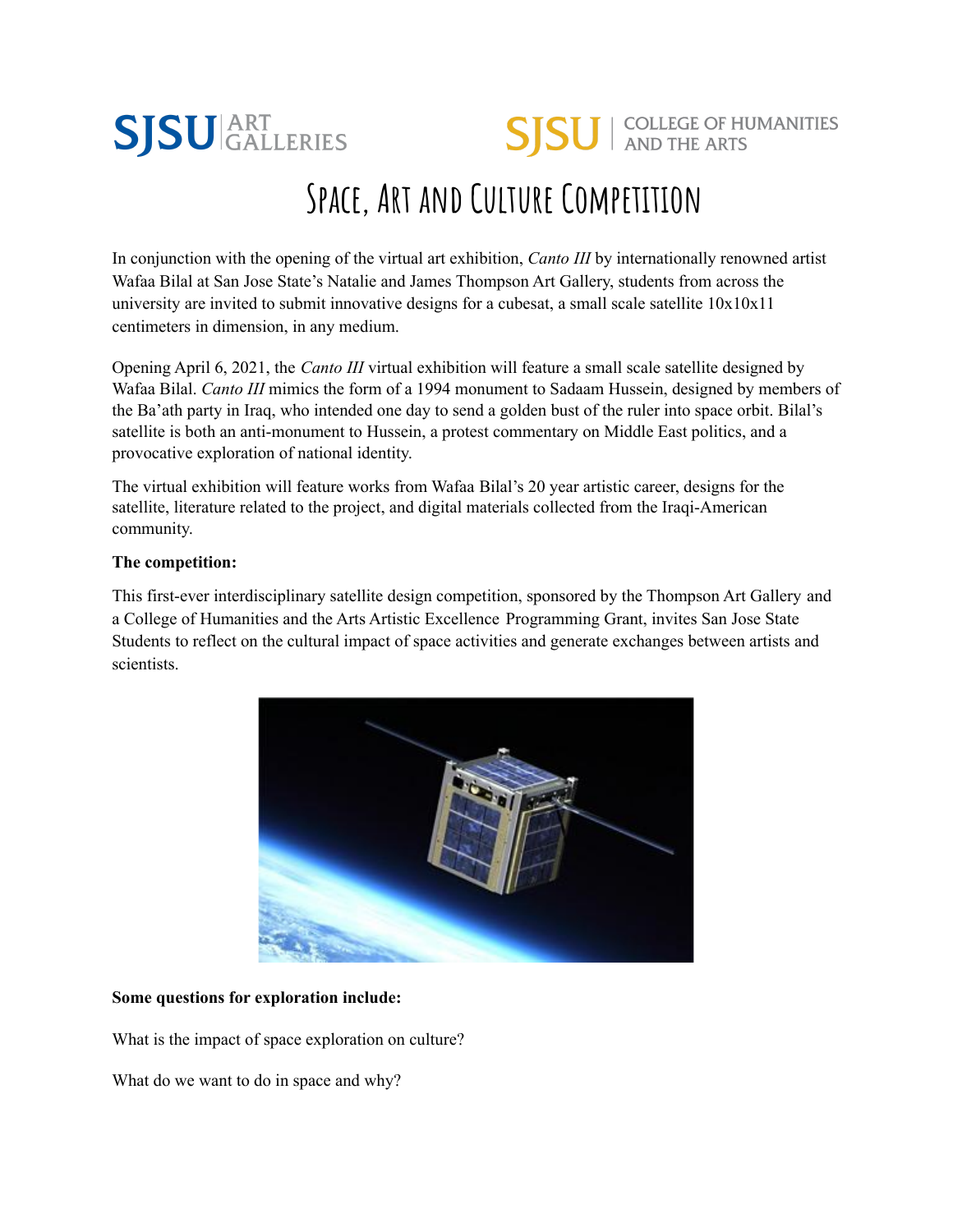How can we imagine a sustainable and equitable access to space?

**The design** should take the form of a Cubesat and can be an illustration, digital design, painting, sculpture, whatever you can create — just as long as you can submit a digital image of your creation.

The best designs will be selected according to their relevance to the prompt and their degree of innovation and aesthetic qualities.

#### **You will submit:**

- 1. A design for a small scale satellite 10x10x11 centimeters in dimension, in any medium.
- 2. A 500 word max description on the motivation or inspiration for your design.

## **The contest:**

**Opens March 5, 2021**

**Closes: April 3, 2021, 5pm**

## **Winners Announced: April 6, 2021**

Winners of the competition will receive Spartan Bookstore gift cards of \$200, \$150 and \$100 for 1st, 2nd and 3rd places, respectively, and will be featured in a virtual exhibition on the Thompson Gallery website.

## **FAQ**

## **What is a Cubesat?**

CubeSats are part of a class of research spacecraft called nanosatellites. CubeSats are built to standard dimensions (Units or "U") of approximately 10x10x11 centimeters. They can be 1U to 12U in volume, and typically weigh less than 1.33 kg (3 lbs) per U. A 6U CubeSat typically has a mass of about 26.5 pounds (12 kilograms). The final allowable mass of a CubeSat depends on the selected deployment device and launch vehicle.

Small satellites like CubeSats play a valuable role in space exploration, technology, educational, and science investigations, including planetary exploration, Earth observation, and fundamental Earth and space science.<sup>1</sup>

<sup>1</sup> <https://artcontest.larc.nasa.gov/about/>